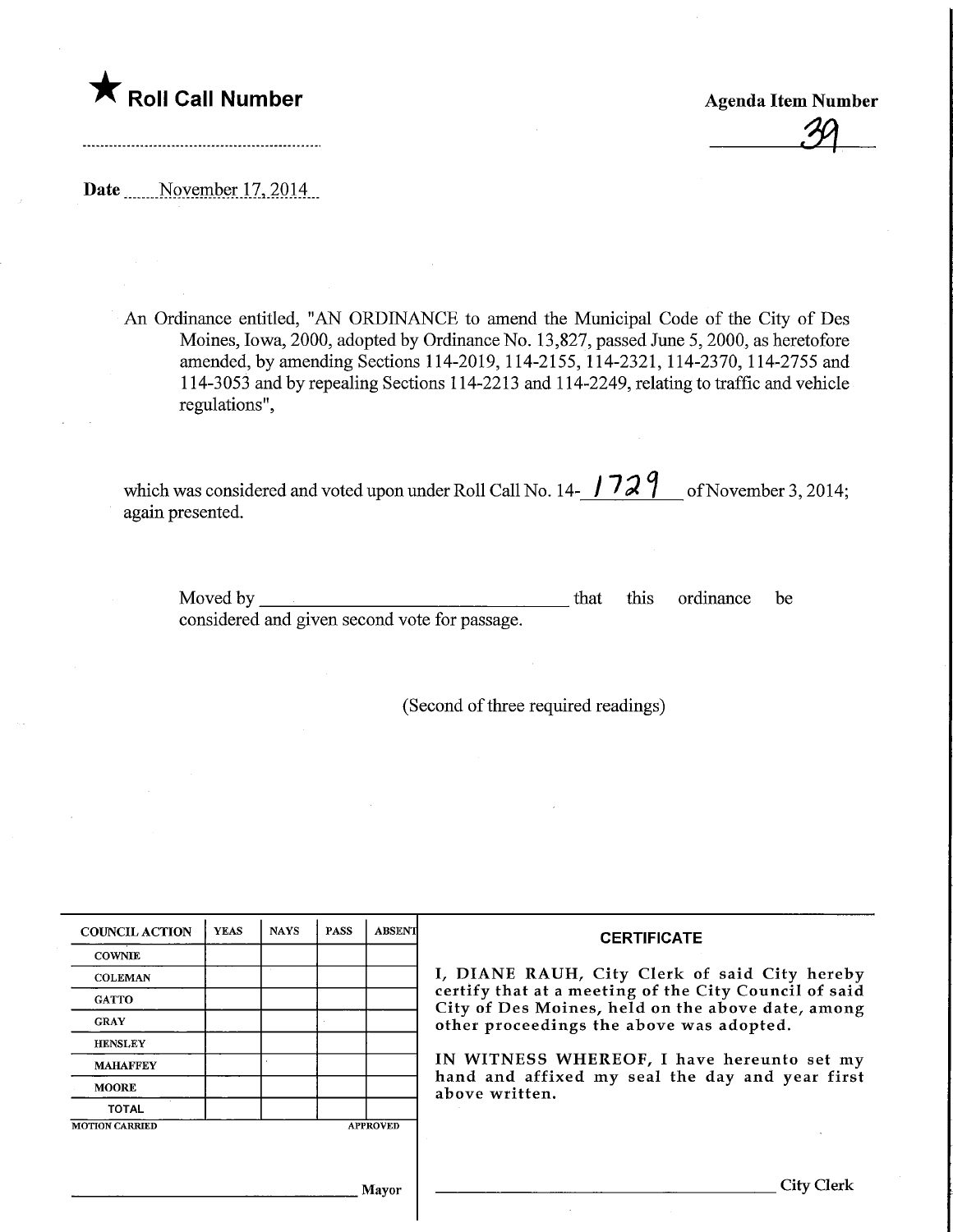

## AGENDA HEADING:

Amending Chapter 114 of the Municipal Code Regarding Traffic Regulation Changes as follows:

A. Revisions to the Municipal Code to agree with current signing conditions in field.

B. Parking restrictions along SW 14th Street and Casady Drive to accommodate new medians installed as part of the SW 14th Quiet Street project.

### SYNOPSIS:

Recommend approval of the staff recommendations, including first reading of the ordinance regarding the traffic regulation changes.

## FISCAL IMPACT:

Amount: Minor costs for signing modifications.

Funding Source: 2014-2015 Operating Budget, Page 74 Engineering Department Traffic & Transportation - Sign Installation and Maintenance; 2014-2015 Capital Improvements Program (CIP), Page Park-9, Multi-Use Trails.

## ADDITIONAL INFORMATION:

A. Revisions to the Municipal Code to Agree with Current Signing Conditions

Sec. 114-2019. Southwest Tenth Street.

Southwest Tenth Street, at Bumham Street from the south line of Army Post Road to the north line of Wade Street, stop.

Sec. 114-2155. Bundy Street.

Bundy Street, at Southwest Tenth Street, stop.

Sec. 114-2213. Geil Avenue.

Geil Avenue, at Southwest Tenth Street, stop.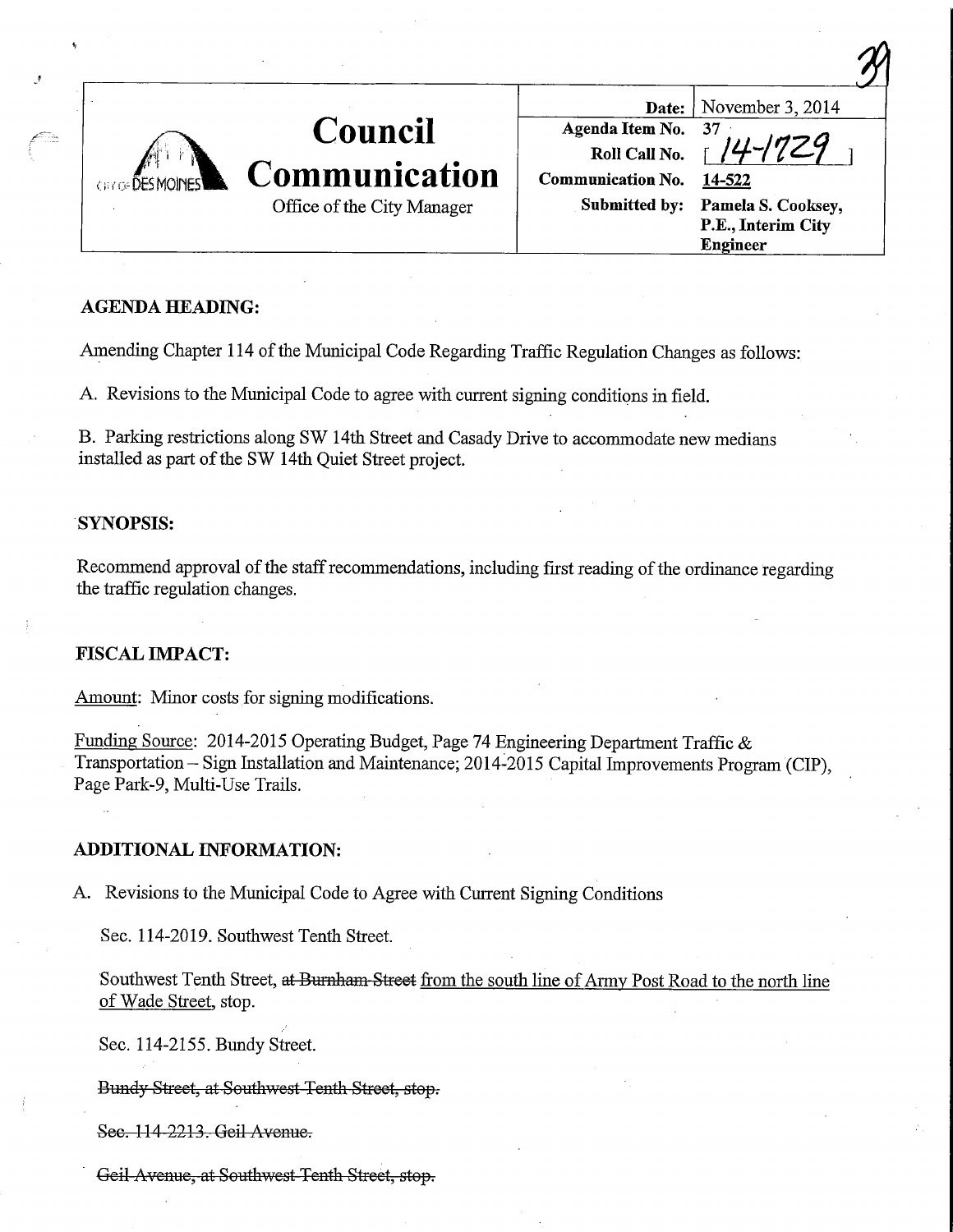See. 114-2249. Johnson Street.

Johnson Street, at Southwest Tenth Street, stop.

Sec. 114-2321. Rittenhouse Street.

Rittenhouse Street, at Southwest Tenth Street, stop.

Sec. 114-2370. West Street.

West Street, from the west line of Southwest Ninth Street to the east line of Southwest Thirteenth Street at Southwest Eleventh Street, stop.

B. Parking restrictions along SW 14th Street and Casady Drive to accommodate new medians installed as part of the SW 14th Quiet Street project.

Sec. 114-3053. Casady Drive-Southwest Fourteenth Street to Bell Avenue.

Casady Drive, on the north side, from a point 400 feet west of Creston Avenue to a point 190 feet west thereof, no parking anytime.

Sec. 114-2755. Southwest Fourteenth Street-Market Street to Havens Avenue.

Southwest Fourteenth Street, on the east side, from a point 210 feet south of Thornton Avenue to Thomton Avenue, no parking any time.

Southwest Fourteenth Street, on the east side, from Carrie Avenue to a point 150 feet north of Carrie Avenue, no parking anytime.

Southwest Fourteenth Street, from Payton Avenue to a point 135 feet north of Payton Avenue, no parking any time.

## PREVIOUS COUNCIL ACTION(S):

Date: May 19, 2014

Roll Call Number: 14-0814

Action: On SW 14<sup>th</sup> Quiet Street: approving plans, specifications, form of contract documents, and Engineer's estimate and receive and file bids. (Council Communication No. 14-237) Moved by Hensley to adopt. Motion Carried 7-0.

## BOARD/COMMISSIONACTION(S): NONE

## ANTICIPATED ACTIONS AND FUTURE COMMITMENTS: NONE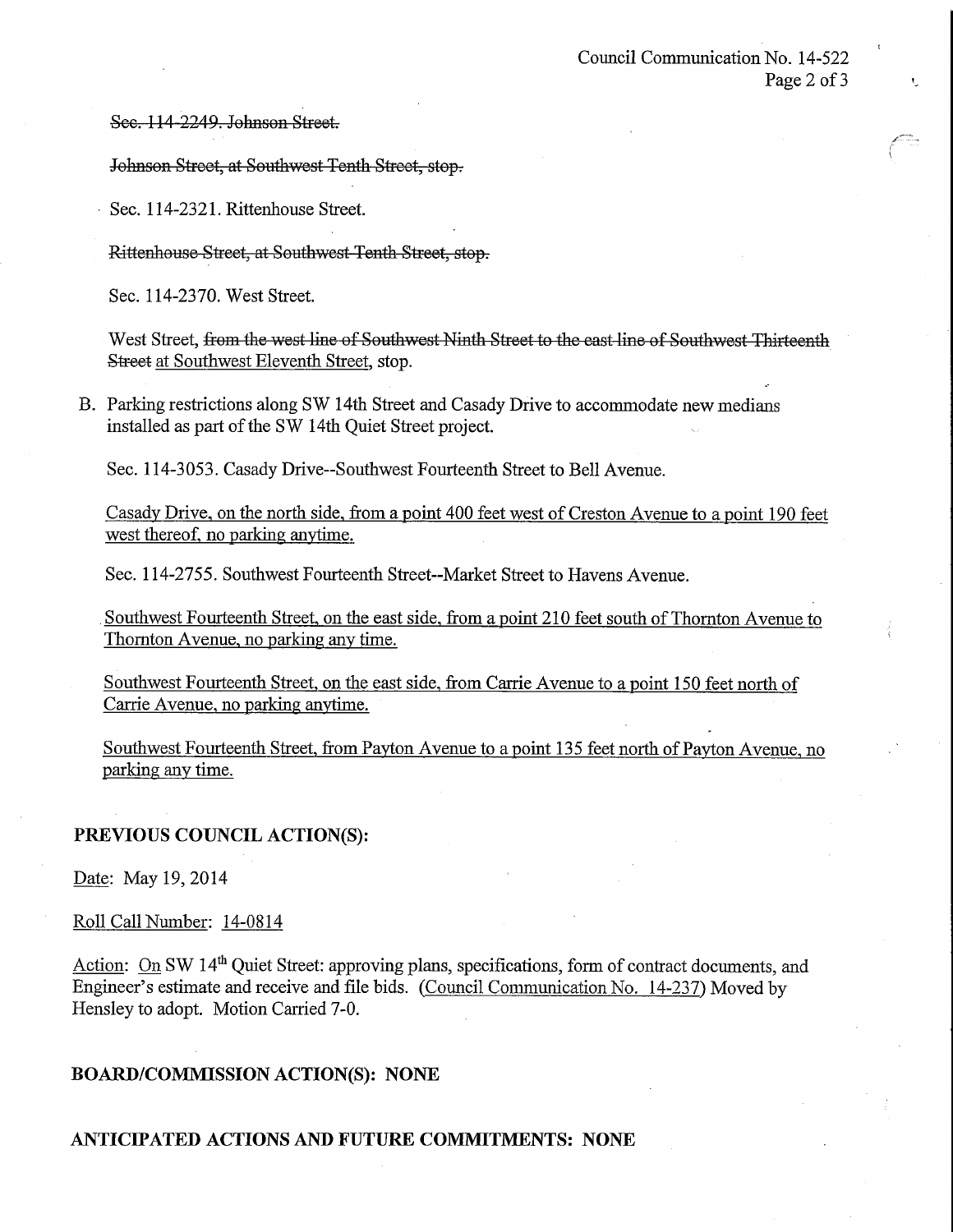# ORDINANCE NO.

AN ORDINANCE to amend the Municipal Code of the City of Des Moines, Iowa, 2000, adopted by Ordinance No. 13,827, passed June 5,2000, as heretofore amended, by amending Sections 114-2019, 114-2155, 114-2321, 114-2370, 114-2755 and 114-3053 and by repealing Sections 114-2213 and 114-2249, relating to traffic and vehicle regulations.

Be It Ordained by the City Council of the City of Des Moines, Iowa:

Section 1. That the Municipal Code of the City of Des Moines, Iowa, 2000, adopted by

 $\frac{1}{2}$ 

Ordinance No. 13,827, passed June 5,2000, as heretofore amended, is hereby amended by amending

Sections 114-2019, 114-2155, 114-2321, 114-2370, 114-2755 and 114-3053 and by repealing

Sections 114-2213 and 114-2249, relating to traffic and vehicle regulations, as follows:

## Sec. 114-2019. Southwest Tenth Street.

Southwest Tenth Street,-at Burnham Street, from the south line of Army Post Road to the north line of Wade Street. stop.

Sec. 114-2155. Bundy Street.

Bundy Street, at Southwest Tenth Street, stop. Bundy Street, at Southwest Eleventh Street, stop.

Sec. 114-2213. Geil Avenue.Repealed by Ord. No. 15,---.

Geil Avenue, at Southwest Tenth Street, stop.

Sec. 114-2249. Johnson Street.Repealed by Ord. No. 15,---.

Johnson Street, at Southwest Tenth Street, stop.

Sec. 114-2321. Rittenhouse Street.

Rittenhouse Street, at Southwest Tenth Street, stop. Rittenhouse Street, at Southwest Eleventh Street, stop. Rittenhouse Street, at Southwest Twenty-second Street, stop.

#### Sec. 114-2370. West Street.

West Street, from the west line of Southwest Ninth Street to the east line of Southwest Thirteenth Street, at Southwest Eleventh Street, stop.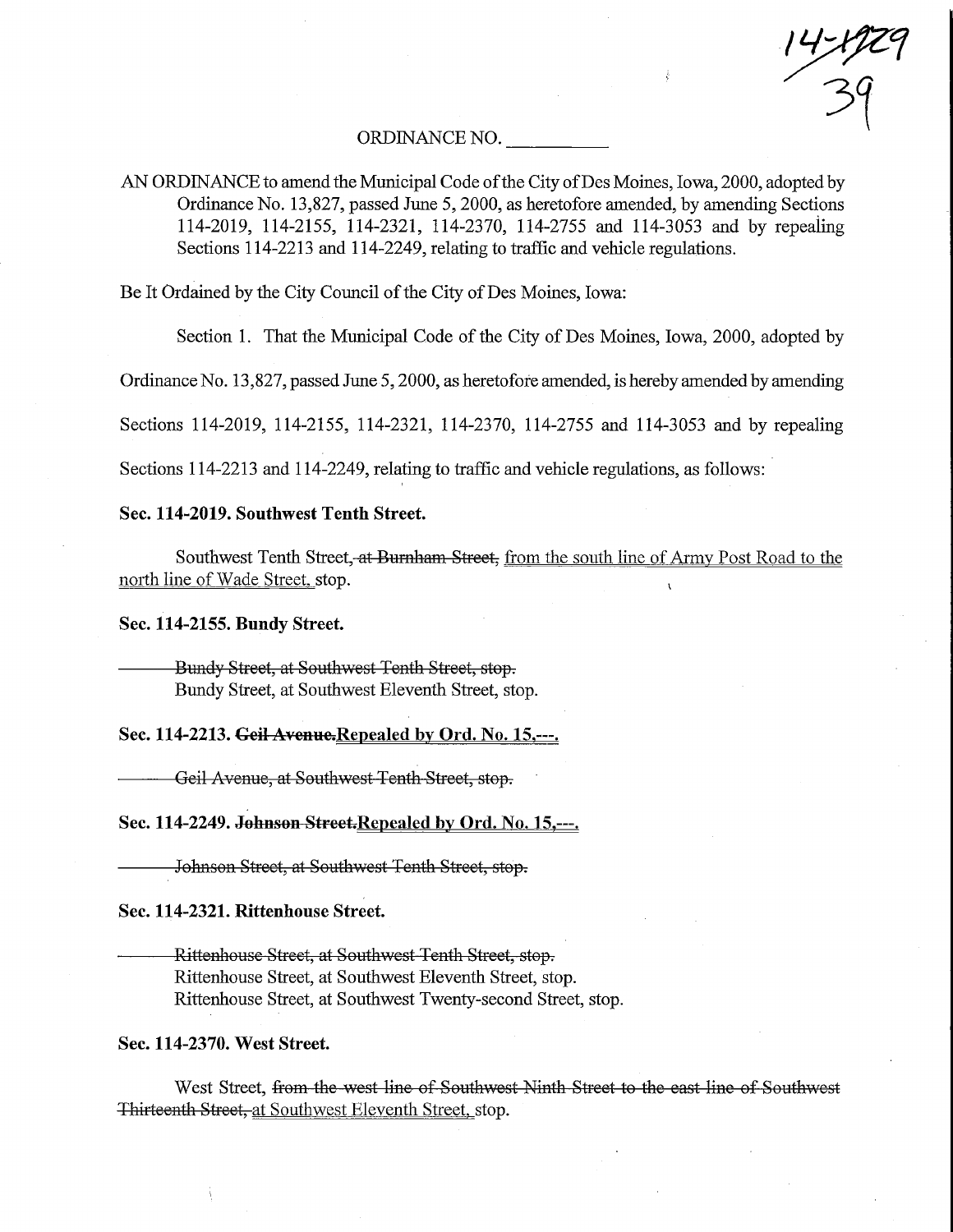#### Sec. 114-2755. Southwest Fourteenth Street-Market Street to Havens Avenue.

Southwest Fourteenth Street, on both sides, from Market Street to Tuttle Street, no parking any time.

Southwest Fourteenth Street, on the east side, from Creston Avenue to a point 75 feet south thereof, no parking any time.

Southwest Fourteenth Street, on the west side, from Casady Drive to a point 100 feet south of McKinley Avenue, no parking any time.

Southwest Fourteenth Street, on the east side. from a point 210 feet south of Thomton Avenue to Thornton Avenue, no parking any time.

Southwest Fourteenth Street, on the east side, from a point 100 feet north of Park Avenue to a point 100 feet south of Park Avenue, no parking any time.

Southwest Fourteenth Street, on the east side. from Carrie Avenue to a point 150 feet north of Carrie Avenue, no parking any time.

Southwest Fourteenth Street, on the east side, from a point 100 feet north of McKinley Avenue to a point 100 feet south of McKinley Avenue, no parking any time.

Southwest Fourteenth Street, on the east side, from a point 300 feet south of McKinley Avenue to a point 200 feet south thereof, bus loading and unloading 7:00 a.m. to 5:00 p.m. school days.

Southwest Fourteenth Street, on the east side from a point 500 feet south of McKinley Avenue to a point 125 feet south thereof, no stopping or standing 7:00 a.m. to 5:00 p.m. school days.

Southwest Fourteenth Street, on the east side, from a point 625 feet south of McKinley Avenue to Hackley Avenue, passenger loading and unloading 7:00 a.m. to 5:00 p.m. school days.

Southwest Fourteenth Street, on the west side, from a point 100 feet south of McKinley Avenue to Hackley Avenue, no stopping or standing.

Southwest Fourteenth Street, on the west side, from Hackley Avenue to a point 150 feet north of Army Post Road, no parking any time.

Southwest Fourteenth Street, on the east side, from a point 75 feet north of Cutler Avenue to a point 100 feet north of Kenyan Avenue, no parking any time.

Southwest Fourteenth Street, from Pavton Avenue to a point 135 feet north of Pavton Avenue, no parking any time.

Southwest Fourteenth Street, on both sides, from Army Post Road to a point 150 feet north thereof, no stopping or standing.

Southwest Fourteenth Street, on the west side, from Army Post Road to a point 200 feet south thereof, no stopping or standing.

Southwest Fourteenth Street, on the west side, from a point 200 feet south of Army Post Road to a point 275 feet south thereof, passenger loading and unloading 7:00 a.m. to 5:00 p.m. school days.

Southwest Fourteenth Street, on the west side, from a point 475 feet south of Army Post Road to Geil Street, bus loading and unloading 7:00 a.m. to 5:00 p.m. school days.

Southwest Fourteenth Street, on the east side, from Army Post Road to Geil Street, no stopping or standing.

Southwest Fourteenth Street, on the east side, from Geil Street to Havens Avenue, no parking any time.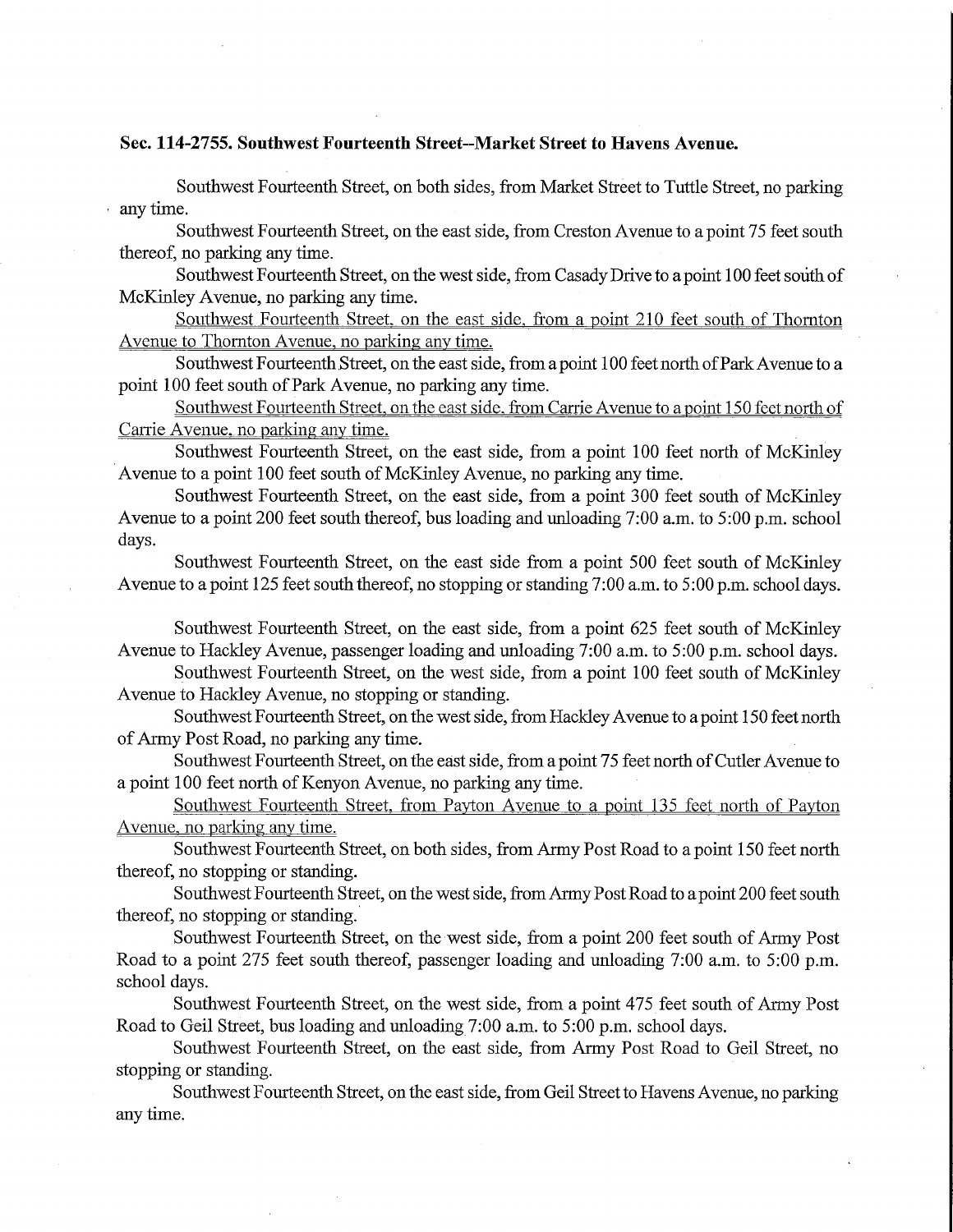$14 - 172$  $Z$ 

### Sec. 114-3053. Casady Drive-Southwest Fourteenth Street to Bell Avenue.

Casady Drive, on the east side, from Creston Avenue to a point 220 feet north thereof, no parking any time.

Casady Drive, on the south side, from Southwest Fourteenth Street to Druid Hill Drive, no parking any time.

Casady Drive, on the south side, from a point 100 feet west ofDruid Hill Drive to a point 200 feet west thereof, no parking any time.

Casady Drive, on the north side, from a point 400 feet west of Creston Avenue to appoint 190 feet west thereof, no parking any time.

Casady Drive, on the north side, from Druid Hill Drive to Bell Avenue, no parking any time. Casady Drive, on the west side, from Bell Avenue to a point 150 feet south thereof, no parking any time.

Section 2. This ordinance shall be in full force and effect from and after its passage and

publication as provided by law.

FORM APPROVED:

 $N$ ass $\alpha$ r

Katharine Massier Assistant City Attorney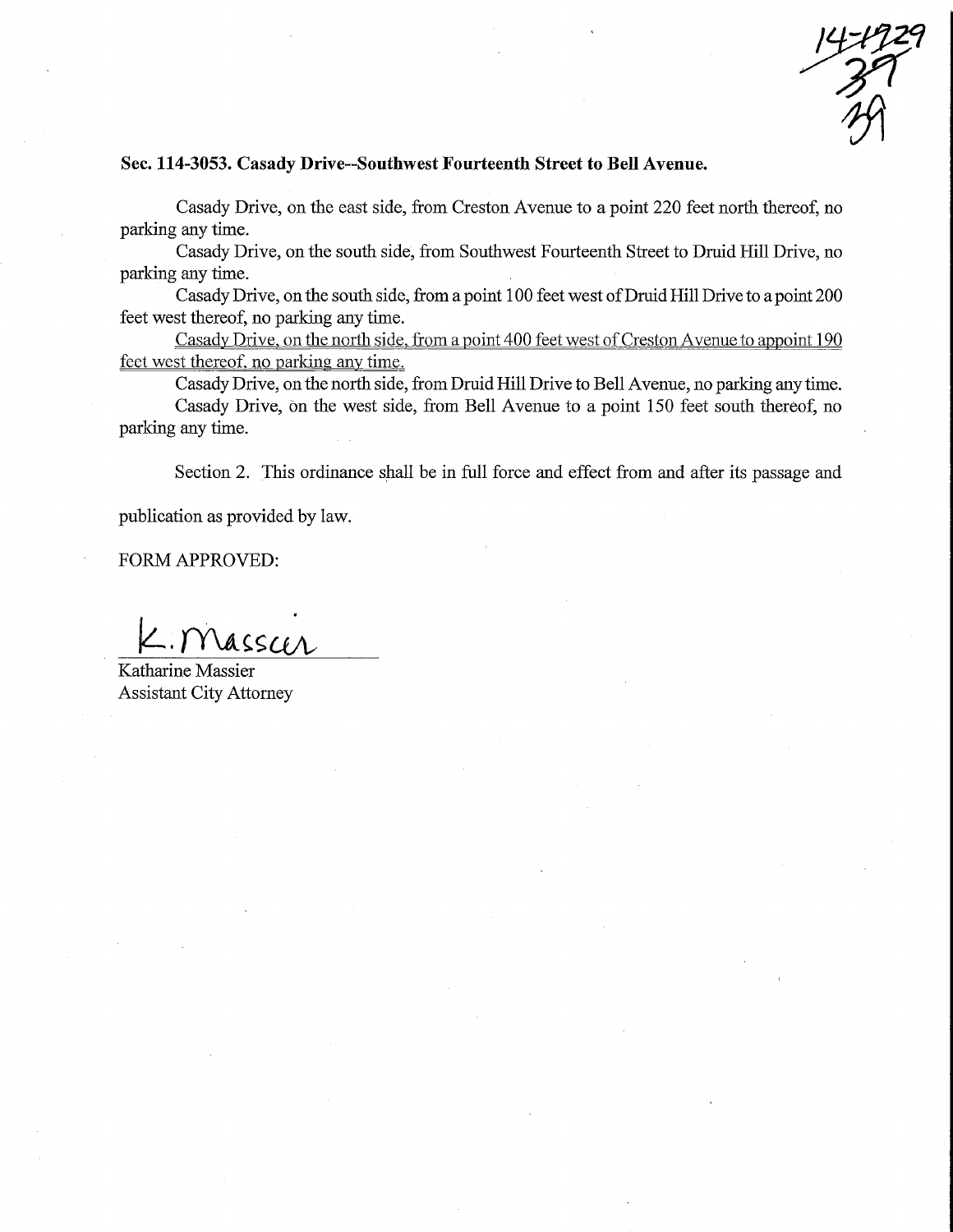